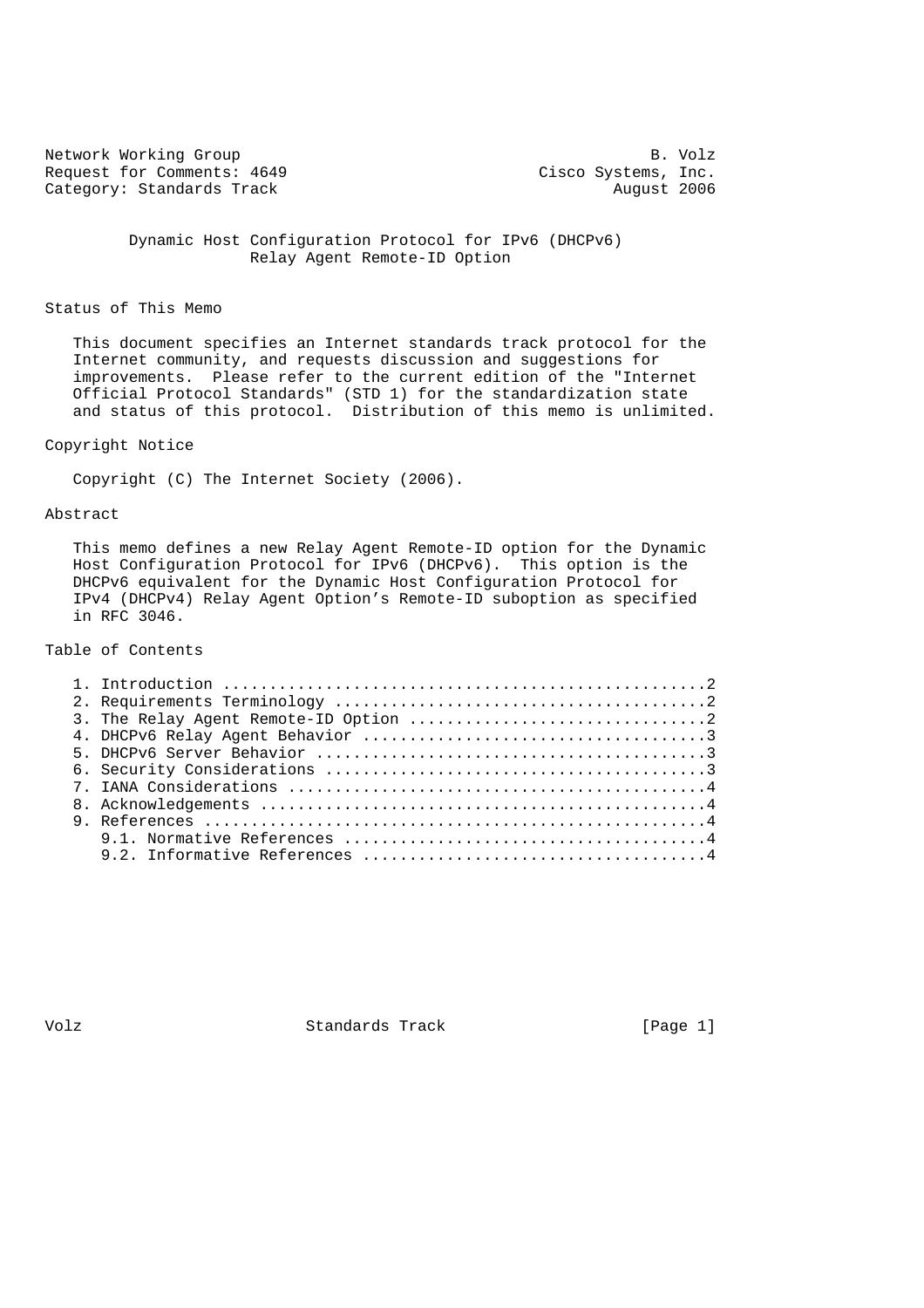# 1. Introduction

 DHCPv6 [1] provides IP addresses and configuration information for IPv6 clients. It includes a relay agent capability, in which processes within the network infrastructure receive multicast messages from clients and relay them to DHCPv6 servers. In some network environments, it will be useful for the relay agent to add information to the DHCPv6 message before relaying it.

 The information that relay agents supply can also be used in the server's decision making about the addresses, delegated prefixes [4], and configuration parameters that the client is to receive.

 The memo specifies the DHCPv6 equivalent of the DHCPv4 Relay Agent option's Remote-ID suboption as specified in [2]. The motivation and usage scenarios are provided in [2].

### 2. Requirements Terminology

 The key words "MUST", "MUST NOT", "REQUIRED", "SHALL", "SHALL NOT", "SHOULD", "SHOULD NOT", "RECOMMENDED", "MAY", and "OPTIONAL" in this document are to be interpreted as described in [3].

## 3. The Relay Agent Remote-ID Option

 This option may be added by DHCPv6 relay agents that terminate switched or permanent circuits and have mechanisms to identify the remote host end of the circuit.

The format of the DHCPv6 Relay Agent Remote-ID option is shown below:

 $0$  1 2 3 0 1 2 3 4 5 6 7 8 9 0 1 2 3 4 5 6 7 8 9 0 1 2 3 4 5 6 7 8 9 0 1 +-+-+-+-+-+-+-+-+-+-+-+-+-+-+-+-+-+-+-+-+-+-+-+-+-+-+-+-+-+-+-+-+ | OPTION\_REMOTE\_ID | option-len | +-+-+-+-+-+-+-+-+-+-+-+-+-+-+-+-+-+-+-+-+-+-+-+-+-+-+-+-+-+-+-+-+ enterprise-number +-+-+-+-+-+-+-+-+-+-+-+-+-+-+-+-+-+-+-+-+-+-+-+-+-+-+-+-+-+-+-+-+ . . . remote-id . . . +-+-+-+-+-+-+-+-+-+-+-+-+-+-+-+-+-+-+-+-+-+-+-+-+-+-+-+-+-+-+-+-+ option-code OPTION\_REMOTE\_ID (37) option-len 4 + the length, in octets, of the remote-id field. The minimum option-len is 5 octets.

Volz Standards Track [Page 2]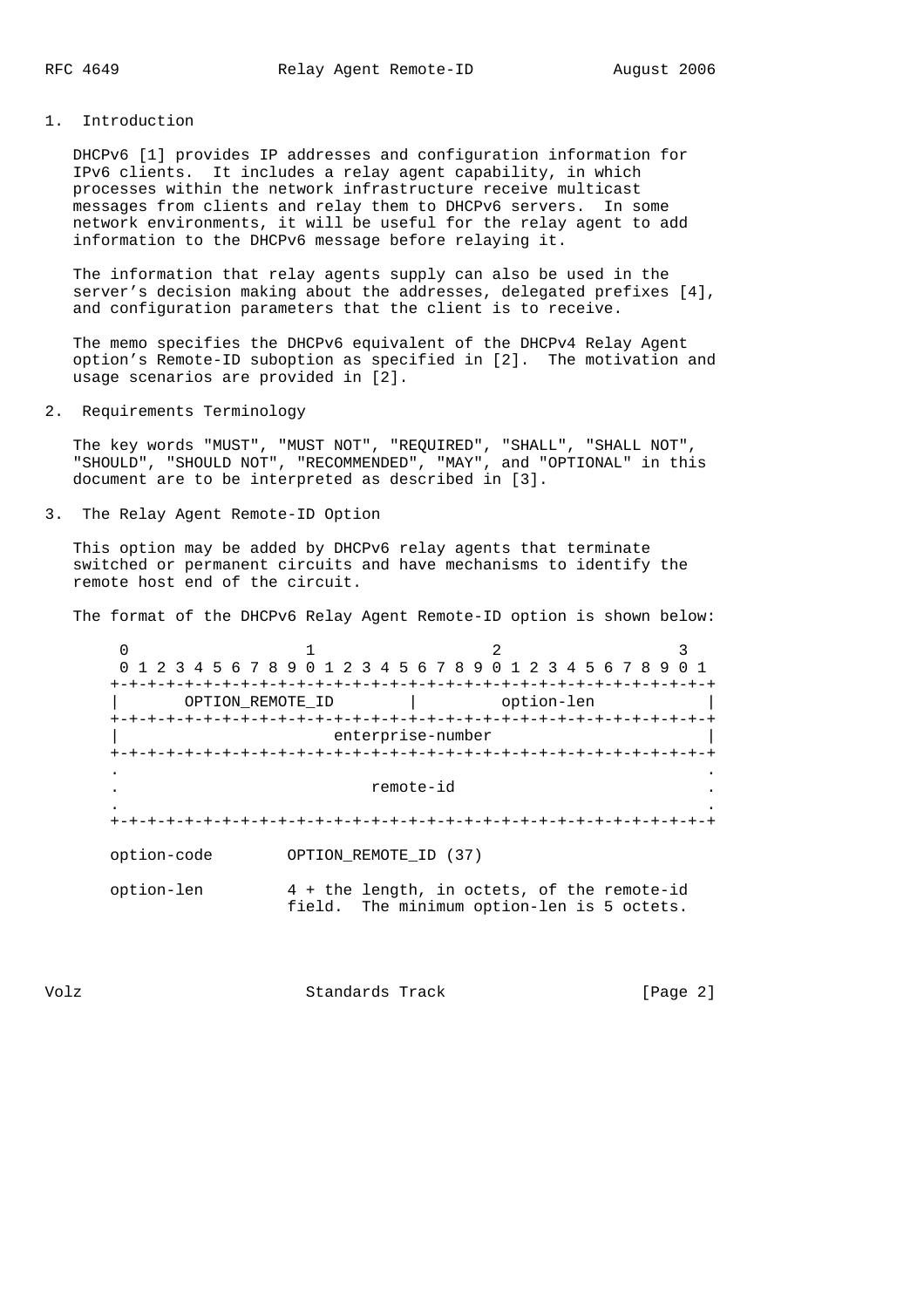enterprise-number The vendor's registered Enterprise Number as registered with IANA [5].

remote-id The opaque value for the remote-id.

 The definition of the remote-id carried in this option is vendor specific. The vendor is indicated in the enterprise-number field. The remote-id field may be used to encode, for instance:

- o a "caller ID" telephone number for dial-up connection
- o a "user name" prompted for by a Remote Access Server
- o a remote caller ATM address
- o a "modem ID" of a cable data modem
- o the remote IP address of a point-to-point link
- o a remote X.25 address for X.25 connections
- o an interface or port identifier

 Each vendor must ensure that the remote-id is unique for its enterprise-number, as the octet sequence of enterprise-number followed by remote-id must be globally unique. One way to achieve uniqueness might be to include the relay agent's DHCP Unique Identifier (DUID) [1] in the remote-id.

4. DHCPv6 Relay Agent Behavior

 DHCPv6 relay agents may be configured to include a Remote-ID option in relayed (RELAY-FORW) DHCPv6 messages.

5. DHCPv6 Server Behavior

 This option provides additional information to the DHCPv6 server. The DHCPv6 server, if it is configured to support this option, may use this information to select parameters specific to particular users, hosts, or subscriber modems. The combined enterprise-number and remote-id SHOULD be considered an opaque value, with policies based on exact string match only; that is, the remote-id field SHOULD NOT be internally parsed by the server.

 There is no requirement that a server return this option and its data in a RELAY-REPLY message.

6. Security Considerations

 See [1] section 21.1, on securing DHCPv6 messages sent between servers and relay agents, and section 23, on general DHCPv6 security considerations. [2] discusses how this information can be used to enhance trust in some environments.

Volz **Standards Track** [Page 3]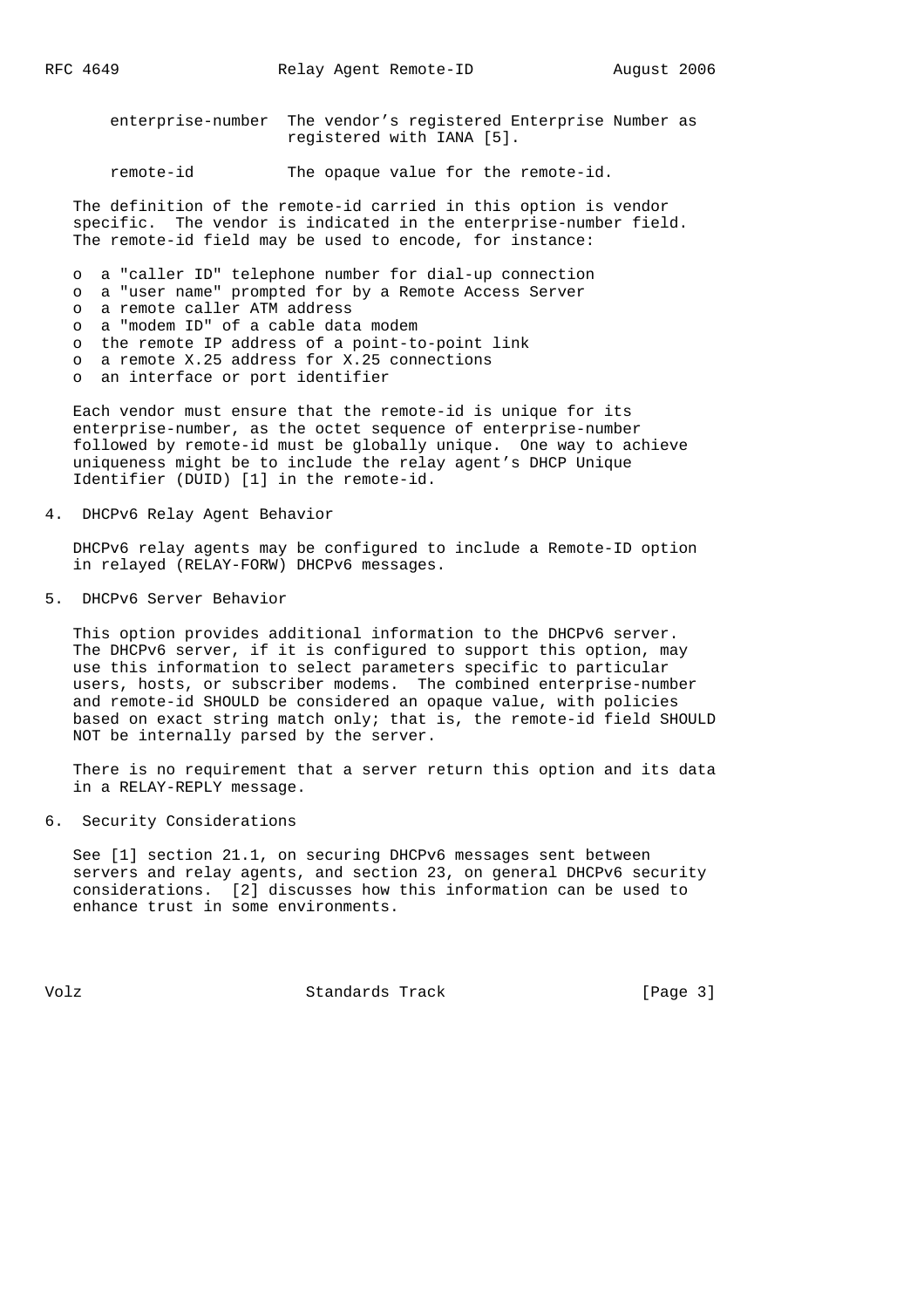Note that even if the DHCP server trusts the relay agent not to modify information provided in this option, the confidence in that information is no higher than the confidence that the relay agent has in the information it puts in the option. For example, in some protocols it may be possible for a DHCP client to spoof or otherwise choose port identifiers, caller ID information, or other information carried in this option. Sites should consider such possible spoofing and how likely it is in their environment when deciding what uses of this option are appropriate.

7. IANA Considerations

 IANA has assigned the DHCPv6 option code 37 for the Relay Agent Remote-ID Option.

8. Acknowledgements

 Thanks to Michael Patrick for [2], from which I've liberally borrowed text.

- 9. References
- 9.1. Normative References
	- [1] Droms, R., Bound, J., Volz, B., Lemon, T., Perkins, C., and M. Carney, "Dynamic Host Configuration Protocol for IPv6 (DHCPv6)", RFC 3315, July 2003.
	- [2] Patrick, M., "DHCP Relay Agent Information Option", RFC 3046, January 2001.
	- [3] Bradner, S., "Key words for use in RFCs to Indicate Requirement Levels", BCP 14, RFC 2119, March 1997.
- 9.2. Informative References
	- [4] Troan, O. and R. Droms, "IPv6 Prefix Options for Dynamic Host Configuration Protocol (DHCP) version 6", RFC 3633, December 2003.
	- [5] IANA, "Private Enterprise Numbers", <http://www.iana.org/assignments/enterprise-numbers>.

Volz **Standards Track** [Page 4]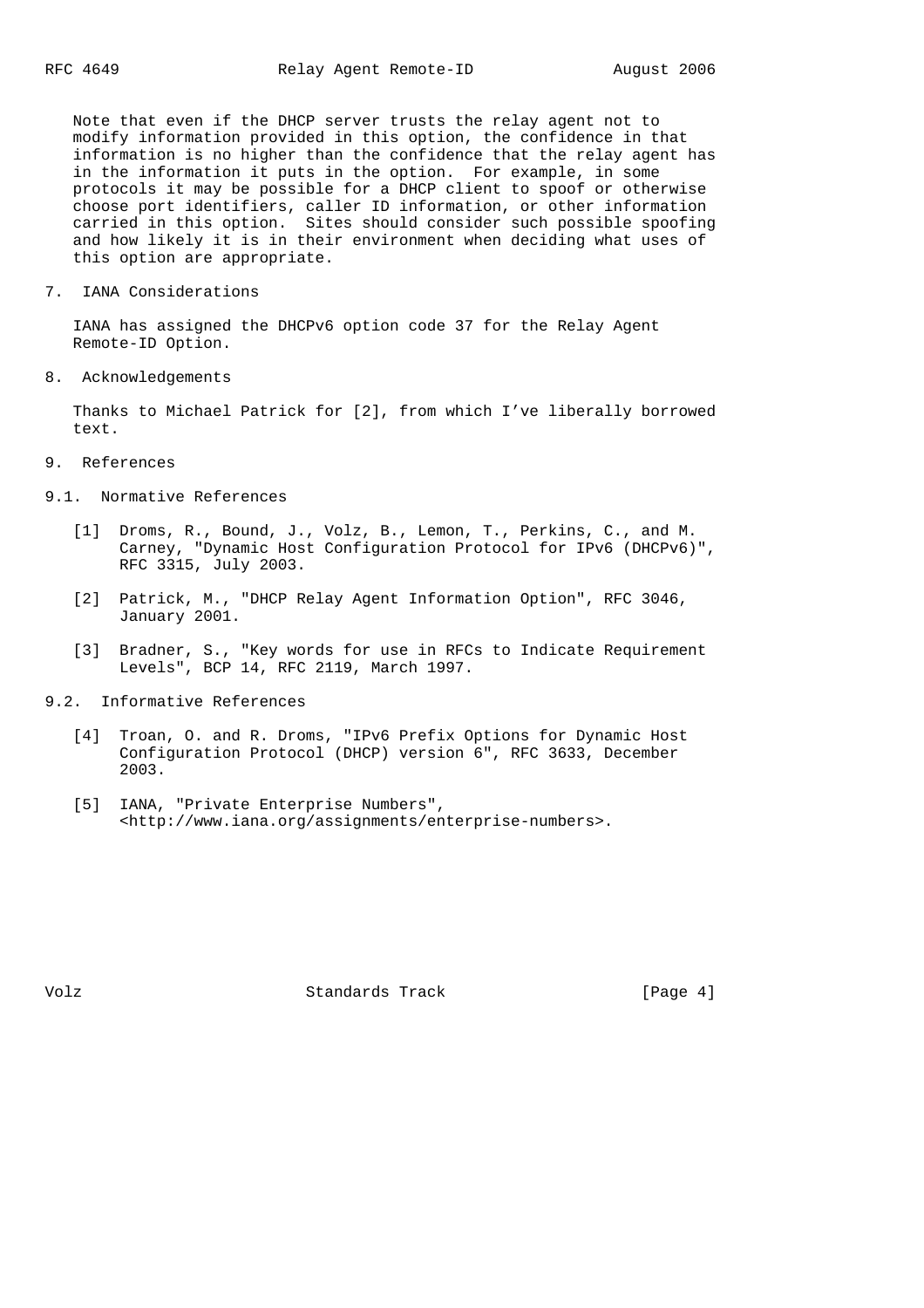Author's Address

 Bernard Volz Cisco Systems, Inc. 1414 Massachusetts Ave. Boxborough, MA 01719 USA

 Phone: +1 978 936 0382 EMail: volz@cisco.com

Volz Standards Track [Page 5]